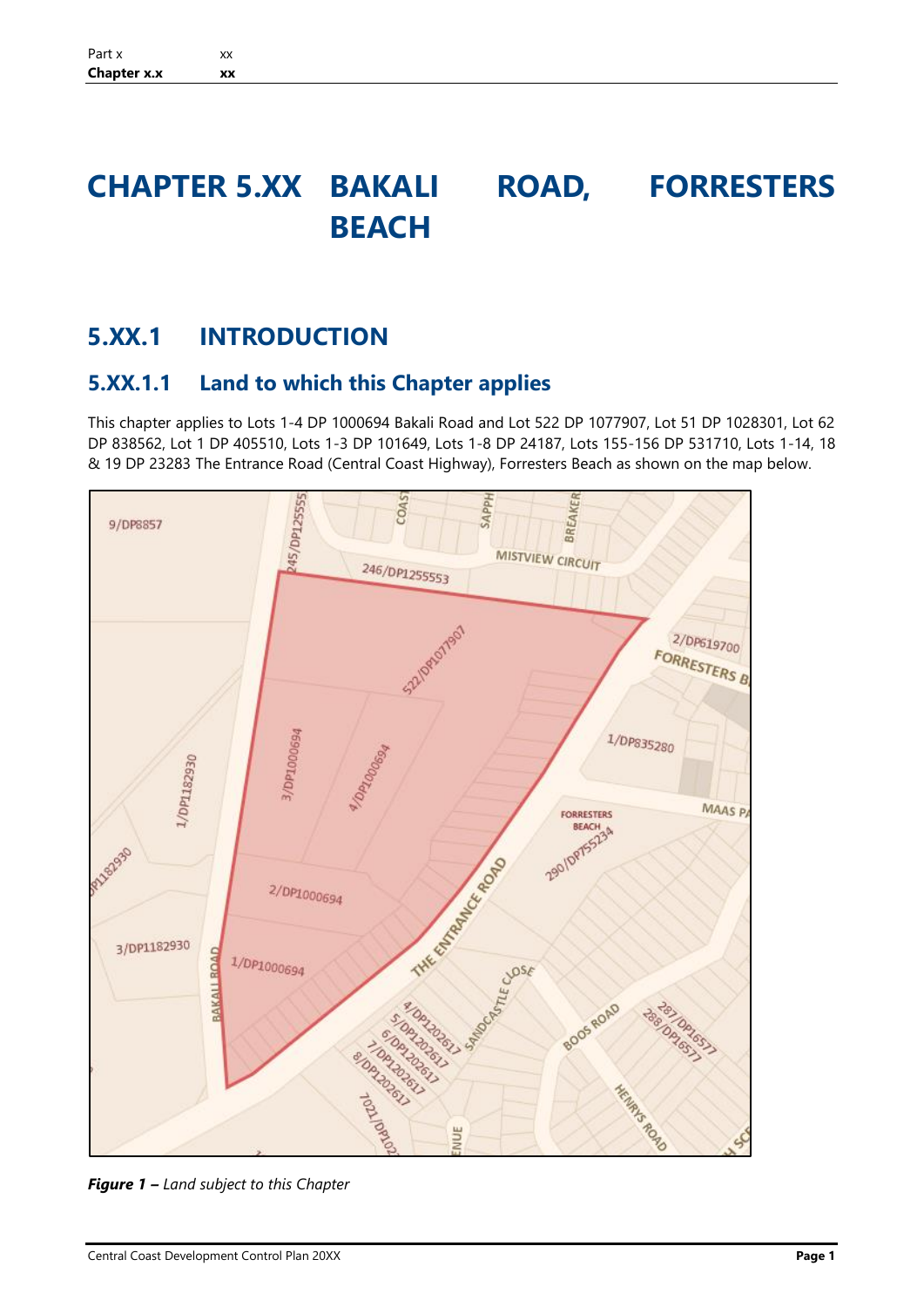#### **OBJECTIVES**

- To ensure development is not adversely impacted by stormwater flows.
- To ensure that stormwater flows do not adversely impact properties outside the subject land.
- To ensure the safety of residents in, and around, the stormwater drainage works.
- To enable development to proceed in a manner which is sensitive to the environmental characteristics of the site and its environs.
- To protect the environment of Wamberal Lagoon from any adverse effects of development.
- To ensure development is designed in accordance with water sensitive urban design guidelines.
- To enable development to proceed in a manner which is sensitive to the ecological characteristics of the site and surrounding land.
- To protect the endangered ecological community on the western part of the land and other significant vegetation on the land from any adverse effects of development.
- To ensure any fill containing asbestos is satisfactorily removed from the site.
- To facilitate safe vehicular access to and from the site.
- To ensure development does not have an adverse impact on the safety and efficiency of the road network.
- To ensure that the character of Bakali Road is retained.
- To ensure an orderly subdivision occurs on the subject land.
- To ensure that the land to be dedicated as open space is safe and usable for the public.

# **5.XX.1.2 Using this Chapter**

This Chapter should be read in conjunction with other relevant Chapters of this Development Control Plan (DCP) and other Policy Documents of Council, including but not limited to:

- Chapter 2.1 Dwelling Houses, Secondary Dwellings and Ancillary Structures
- Chapter 2.4 Subdivision
- Chapter  $2.11$  Transport and Parking
- Chapter 3.1 Floodplain Management and Water Cycle Management
- Chapter 3.5 Tree and Vegetation Management
- Council's Civil Works Specification

Where any inconsistencies arise with the provisions contained in this Chapter, this Chapter shall prevail.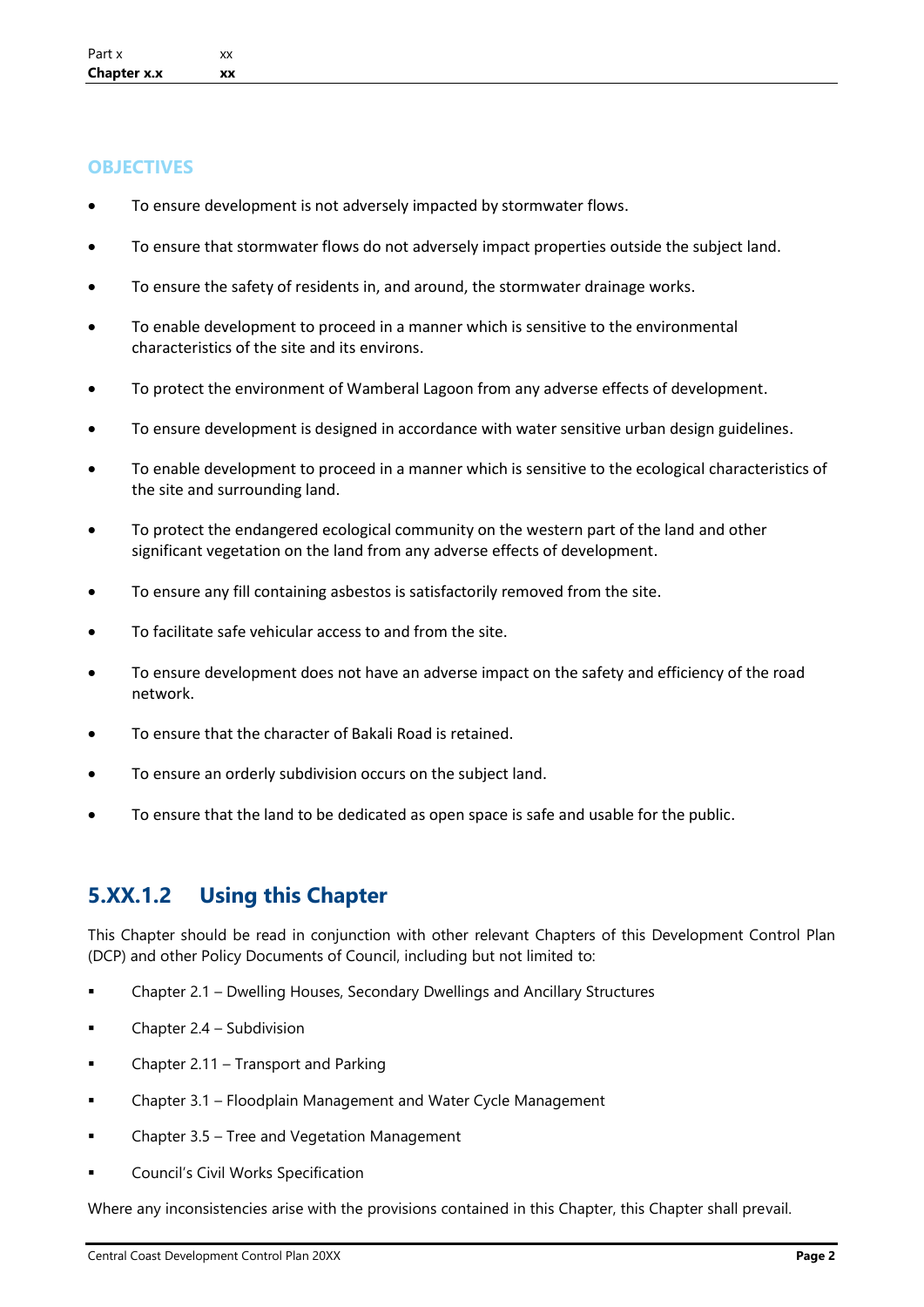# **5.XX.2 DEVELOPMENT PRINCIPLES**

### **5.XX.2.1 Flooding and Stormwater Management**

#### **OBJECTIVES**

- To ensure development is not adversely impacted by stormwater flows.
- To ensure that stormwater flows do not adversely impact properties outside the subject land
- To ensure the safety of residents in, and around, the stormwater drainage works.

#### **REQUIREMENTS**

- a Identify the existence of all known flow paths on the site including Council's Manly Hydraulics Laboratory (MHL) 2021 flood study for this locality. A full suite of modelling is required to assess the existing and post-development flood conditions and impacts in the future design of the subdivision, including road design and lot layout. Such modelling is to account for any hydraulic or hydrological changes which may occur on/through the site as a result of the upgrade of the Central Coast Highway.
- b Filling within the flood liable areas in not permissible unless it can be demonstrated by using Water Level Difference (aflux) diagrams that the impact of filling is negligible and does not adversely impact any lots on the subject land or any upstream or downstream lots for all storm events up to the Probable Maximum Flood (PMF).
- c All development is to be designed using the principles outlined in the Chapter relating to Floodplain Management and Water Cycle Management and/or Council's Civil Works Specification which includes flooding and drainage requirements.
- d The land shown as Stage 3 in Figure 2 is not to be the subject of an application for subdivision until the adjacent part of the Central Coast Highway road widening works have been completed. After the Central Coast Highway roadworks have been completed, a flood study is to be undertaken to determine whether or not the overland flow through the land has been altered. The findings and assessment of this flood study will determine the extent of any subdivision within Stage 3.
- e There is to be no adverse impacts on flooding levels and extents, including conveyance of flood waters and floodplain storage volume, for flood levels exceeding the Flood Planning Level.
- f Even though Stage 3 will not be subdivided until the Central Coast Highway upgrade has occurred, drainage infrastructure for Stages 1 and 2 is required to be constructed as part of these Stages. Any infrastructure works required for Stages 1 and 2 is able to be constructed within land shown in Stage 3.
- g Any open drainage channel shall be designed such that:
	- i. The maximum flow velocity at any part of the channel in a 1% AEP event must not exceed 2 m/s.
	- ii. A minimum freeboard of 300mm shall be applied in the 1% AEP event to the top of channel formation.
	- iii. Batters must not exceed 1 in 6 to allow safe egress should a person need to exit the channel at any point.
	- iv. There must be no sudden drops into channel invert level, including at the upstream end.
	- v. Any supplementary stormwater pipe system must be assumed to be 100% blocked.
	- vi. Flood Hazard classification must be H3 or below for at any point within the channel within 3m of any edge of flow and must not exceed H4 at either mid-channel or at any road crossing.
	- vii. Any proposed culvert or bridge crossings over the channel to be designed with a 50% blockage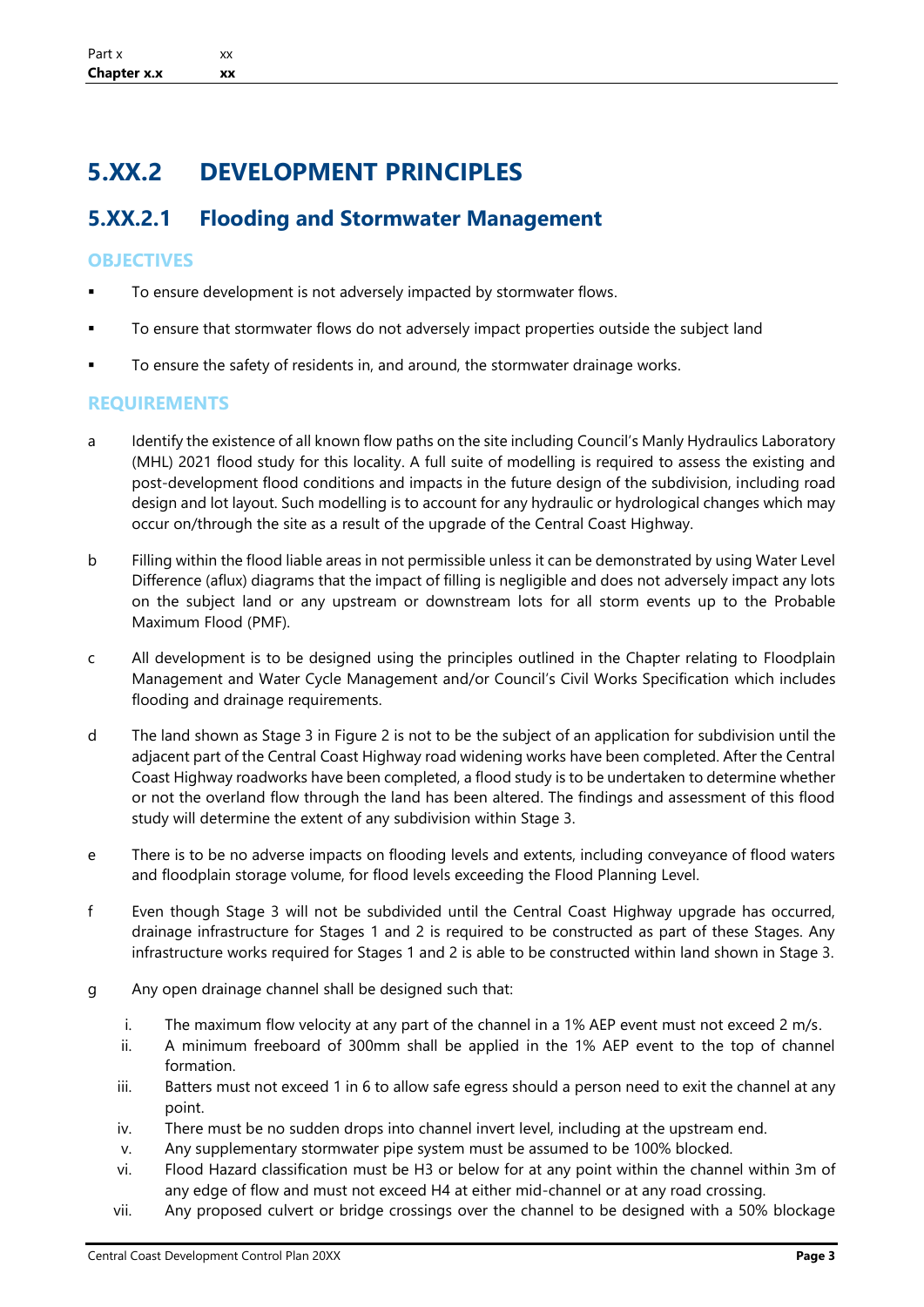factor.

- viii. A 3m wide access width would be required for maintenance vehicles beyond the top of each side of the channel.
- ix. The channel shall be vegetated.
- x. Batters are to be vegetated with low-maintenance native species to provide natural riparian areas, not turfed.
- xi. Hydraulic roughness parameters must take into consideration the vegetation.
- xii. The channel alignment shall be natural meandering riparian zone through the site.
- h The pre and post development details should demonstrate that the depth, extent and overall volume of flow would not increase and hence, there is no adverse impact on the peak flood levels and extents on the subject land.
- i The proposed open overland flow channel is to be designed to avoid any excess water ponding for extended periods.
- j The proposed open overland flow channel is to be dedicated to Council as a drainage reserve.
- k Any flows entering the wetland on Lot 522 DP 1077907 or west of Bakali Road are to be reduced in velocity to pre-development velocities to prevent scouring.
- l Design of appropriate surface finishes to control erosion and scour within the swale and open channel.
- m There are to be no adverse flood impacts on lots adjacent to the proposed open channel comprising a drainage reserve. The floor levels of land in the vicinity of the proposed drainage reserve are to be specified in any proposed subdivision plan.
- n A sensitivity analysis for blockage of any major piped system is to be submitted with the development application for subdivision.
- o A sensitivity analysis for variation in vegetation cover within any open channel system is to be submitted with the development application for subdivision.
- p A flooding analysis for the final subdivision arrangement, inclusive of the sensitivity analyses and inclusive of climate change for the purposes of setting flood planning levels within the development, is to be submitted with the development application for subdivision. The analysis must demonstrate no adverse effects outside of the property boundaries.
- q There is to be no overland flow conveyance via the internal road reserve system.
- r Signage is required to restrict access to the open channel.
- s Public access is to be restricted to the existing drainage swale by appropriate fencing and warning signs.
- t Development is not to affect the safe occupation or evacuation of the area. Flood mitigation measures are to ensure safe passage of persons and emergency management within the flood liable area.
- u Installation of inter-allotment drainage at the rear of existing lots fronting the Central Coast Highway to collect discharge from these sites.
- v That part of the internal road traversing Stage 3 to access Stage 2 is to be included as part of Stage 2 and be flood free.
- w Any culvert required under the internal road is required to enter the channel equidistant from either side of the channel.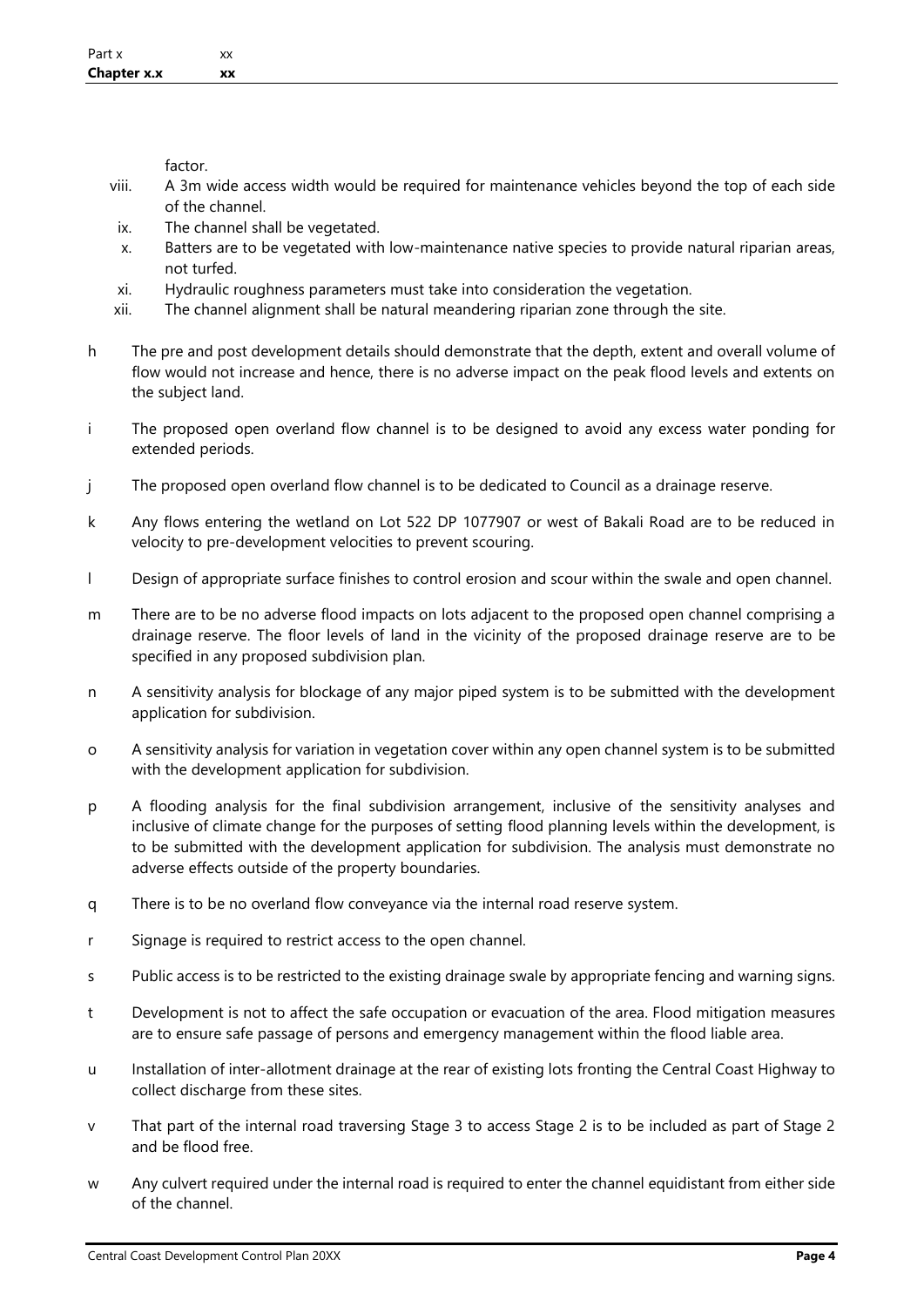## **5.XX.2.2 Water Quality**

#### **OBJECTIVES**

- To enable development to proceed in a manner which is sensitive to the environmental characteristics of the site and its environs.
- To protect the environment of Wamberal Lagoon from any adverse effects of development
- To ensure development is designed in accordance with water sensitive urban design quidelines.

#### **REQUIREMENTS**

- a Appropriate stormwater treatment to ensure no increase in pollutants including management of runoff quality and quantity to the sensitive receiving waters consistent with Council's development controls.
- b The development of the land is not to increase runoff beyond the pre-development discharge rates. Pre and post development water quality modelling are required to ensure there are no detrimental water quality effects on the downstream wetland.
- c Suitable end treatments to ensure no adverse effect on downstream properties as a result of pipe/open channel improvements on the development site.
- d Nutrient filter measures must be implemented to filter nutrients so as to prevent them from entering Wamberal Lagoon. Details must be provided with the development application for subdivision.
- e Any stormwater detention ponds are to be designed to also allow for water infiltration which will allow replenishment of groundwater. Include measures to maintain the infiltration of stormwater runoff to the subsoil zone. The details should include a geotechnical report advising of the soil's capacity to accept proposed stormwater infiltration on the site.
- f A geotechnical report is to accompany the development application for subdivision which addresses geotechnical constraints and specifies guidelines for pavements, footings and earthworks.
- g Any detention basin is not to be located in mid-channel. It is to be located off-line, out of the flow path.

# **5.XX.2.3 Environment**

#### **OBJECTIVES**

- To enable development to proceed in a manner which is sensitive to the ecological characteristics of the site and surrounding land.
- To protect the endangered ecological community on the western part of the land and other significant vegetation on the land from any adverse effects of development
- To ensure any fill containing asbestos is satisfactorily removed from the site.

#### **REQUIREMENTS**

a The subject land has not been bio-certified under the *Biodiversity Conservation Act 2016*, so the proposed lot yield achievable under the R2 Low Density Residential zone may not be realised.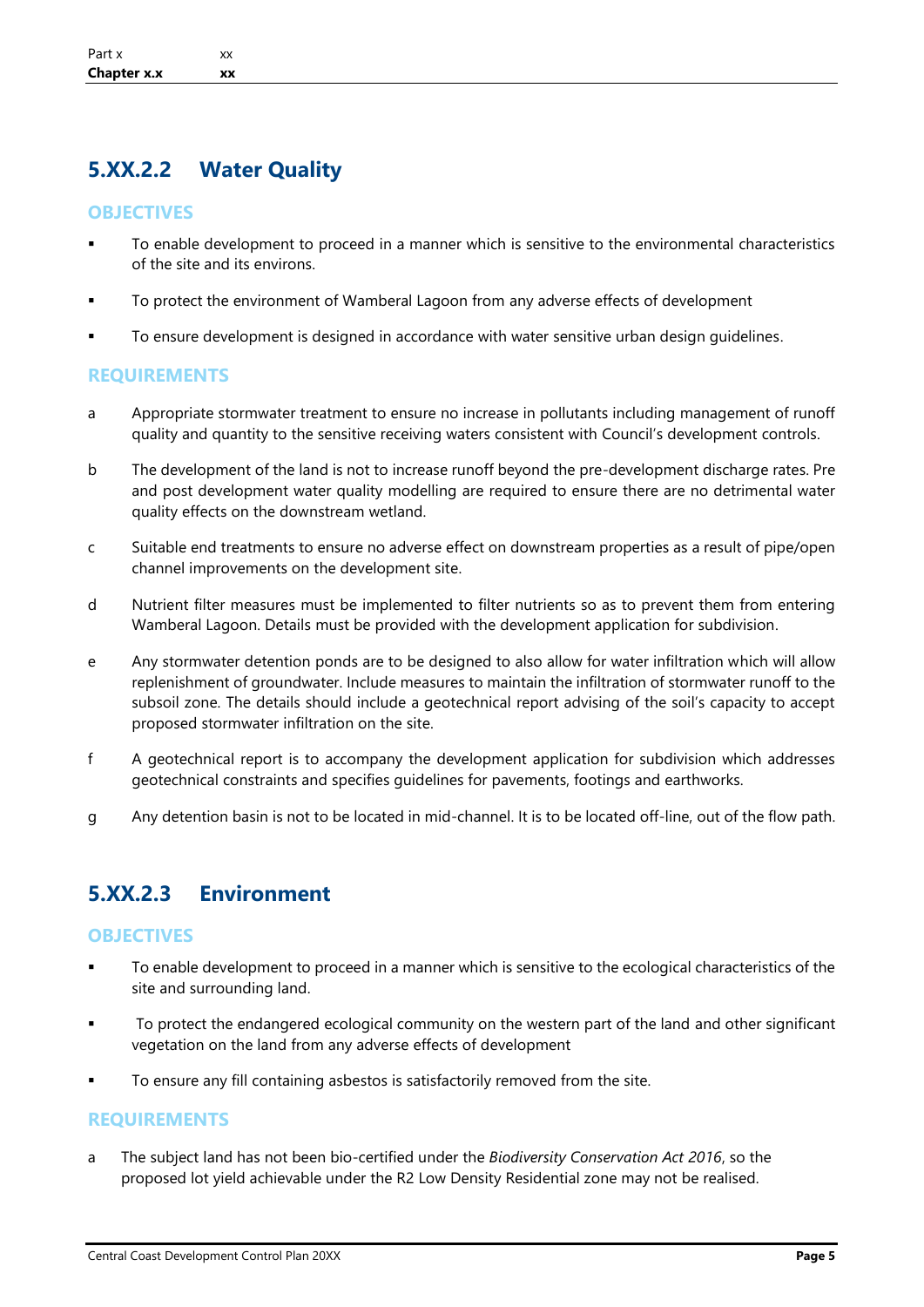- b The Endangered Ecological Community on the western part of Lot 522 DP 1077907 is the subject of a Vegetation Management Plan under a Planning Agreement relating to the land. This area, zoned C2 Environmental Conservation, is to be placed under an 88B restriction as to its use and enforced under Section 88E of the Conveyancing Act, 1919.
- c The Endangered Ecological Community on the northern part of Lot 3 DP 1000694 and the avoidance areas on Lot 3 DP 1000694 and Lot 1 DP 1000694 are to be placed under an 88B restriction as to their use and managed under a Vegetation Management Plan that would be enforced under Section 88E of the Conveyancing Act 1919.
- d A Vegetation Management Plan is to be prepared for the wetland at the northern part of Lot 3 DP 1000694 and the avoidance areas on Lot 3 DP 1000694 and Lot 1 DP 1000694 as indicated in the attached Site Plan (Figure 1) and be submitted with the development application for subdivision.
- e The Vegetation Management Plans for Lot 3 DP 1000694 and Lot 1 DP 1000694 are to be based on a detailed flora and fauna assessment of the area. It is to address:
	- i. ownership of the land;
	- ii. regeneration of native vegetation;
	- iii. threats and ameliorative measures for the protection of threatened species;
	- iv. how the area will be managed from the impact of weeds and other edge effects;
	- v. native plantings including compensatory planting;
	- vi. schedule of works and responsibilities.
- f The implementation of the Vegetation Management Plans on Lot 3 DP 1000694 and Lot 1 DP 1000694 are to be undertaken by a qualified person.
- g The Vegetation Management Plans on Lot 3 DP 1000694 and Lot 1 DP 1000694 are to be in force from the date of the registration of the subdivision.
- h The ecological integrity of the Endangered Ecological Community on Lot 522 DP 1077907 and Lot 3 DP 1000694 is to be maintained. No solid fencing is to be erected along the boundary between these two properties.
- i All Asset Protection Zones are to be located outside the area which is subject to the Vegetation Management Plans and the 88B restriction as to use.
- j Removal of any asbestos containing material by an accredited hygienist is required prior to registration of any future subdivision and the affected area must be validated following the removal.
- k No services are to be constructed through the land zoned C2 Environmental Conservation.
- l Any drainage works required as part of the subdivision are not to be constructed on land zoned C2 Environmental Conservation and are to have no adverse impact on the wetland vegetation.

# **5.XX.2.4 Traffic Access**

#### **OBJECTIVES**

- To facilitate safe vehicular access to and from the site.
- To ensure development does not have an adverse impact on the safety and efficiency of the road network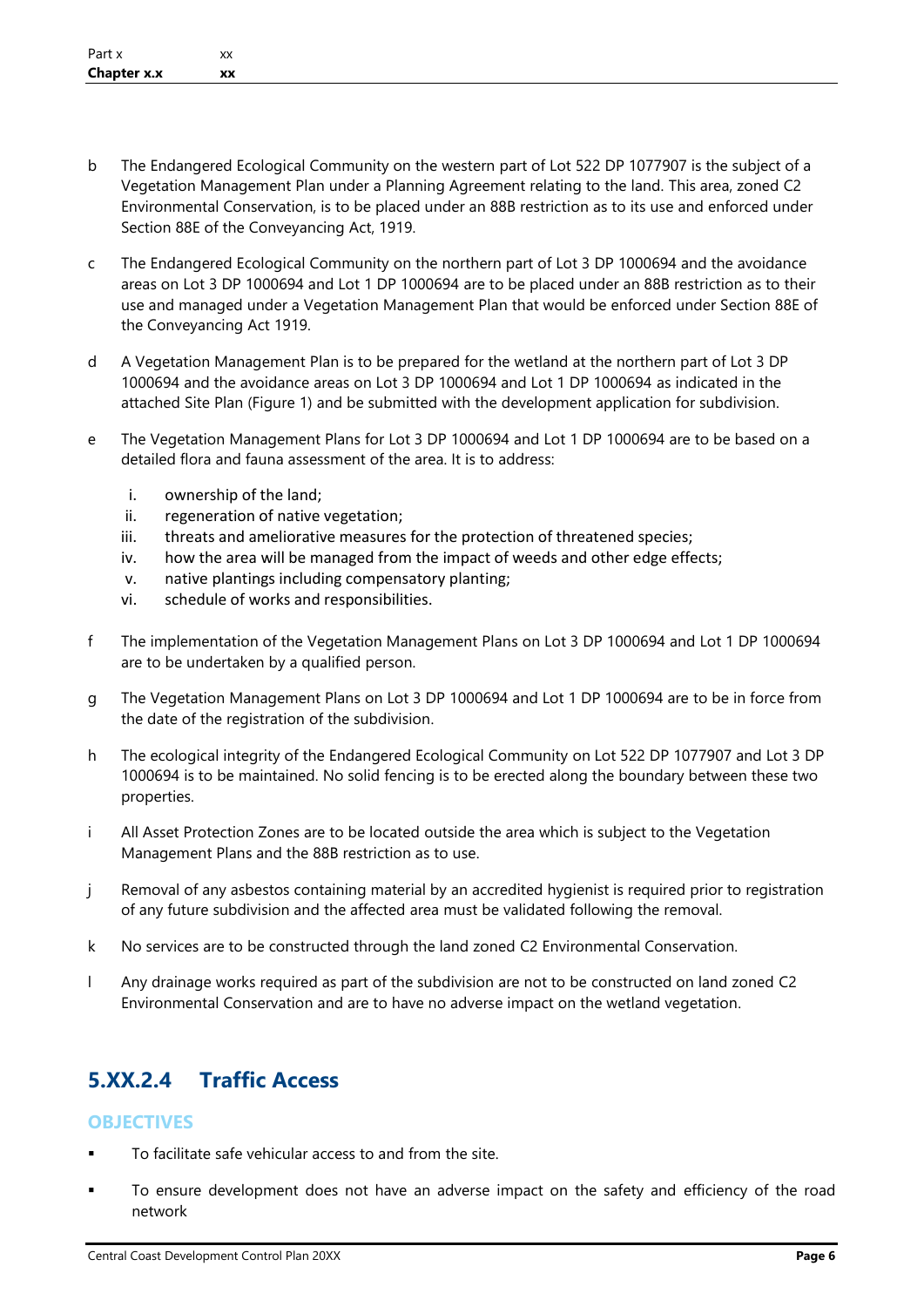To ensure that the character of Bakali Road is retained.

#### **REQUIREMENTS**

- a All vehicular access to the Central Coast Highway from the subdivision of Lots 1-4 DP 1000694, Lot 522 DP 1077907, and Lot 3 DP 101649 is to be via the intersection with the Central Coast Highway, opposite Forresters Beach Road.
- b The proponent is to obtain approval from Transport for NSW (TfNSW) regarding the vehicular access arrangements to the Central Coast Highway.
	- i any future development application relating to Stage 1 of the subdivision will include a subdivision plan and concept road design plans for a road connection which is compatible with TfNSW future Traffic Control Signals (TCS) upgrade of the intersection of the Central Coast Highway and Forresters Beach Road. The concept plan will ensure legal site access is maintained to adjoining properties and include illustrations of dedication of the land accommodating the fourth leg of the TCS into the subject property, at no cost to TfNSW or Council;
	- ii any future development application over land identified in this DCP Chapter will need to be supported by a Traffic Impact Assessment (TIA), prepared by suitably qualified person/s. The TIA will identify traffic impacts and mitigation measures, including concept designs for access arrangements to the Central Coast Highway. The TIA is to be to the satisfaction of TfNSW and Council.
	- iii prior to issue of a subdivision certificate for any development over land identified in this DCP, the developer will enter into a Works Authorisation Deed (WAD) with Transport for NSW for all works proposed on the Central Coast Highway. Works will be designed and constructed in accordance with Austroads guidelines, Australian Standards and TfNSW Supplements. All works will be at full cost to the developer.
- c The proposed new road reserve connecting Bakali Road with the future subdivision is to be in the general location of the existing right-of-way and shall be a minimum width of 17.0 metres incorporating an 8.0m wide carriageway in accordance with Council's Civil Design Specification.
- d The intersection of Bakali Road and the proposed new road is to be sufficient to accommodate service vehicle turning paths.
- e The character of Bakali Road is to be retained by widening the centre seal only. In this way the existing trees within the road reserve are to be retained.

### **5.XX.2.5 Subdivision Design**

#### **OBJECTIVE**

To ensure an orderly subdivision occurs on the subject land.

#### **REQUIREMENTS**

- a Supplementary to the submission requirements of Chapter 2.4 Subdivision, the following is required to be addressed and/or provided with any subdivision application for land to which this plan applies.
- b The internal road design and lot layout is to minimize the number of battle-axe allotments.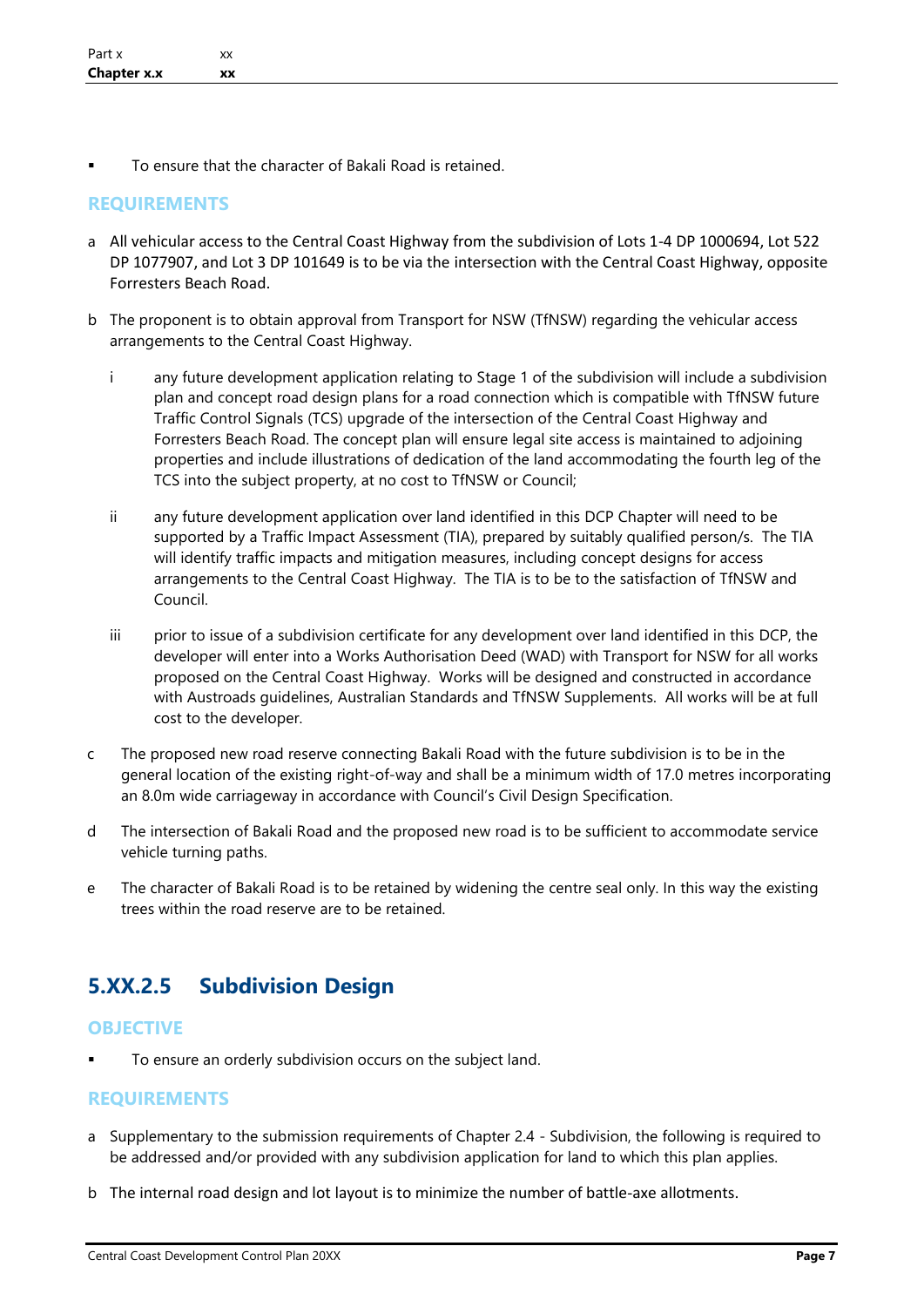- c The subdivision of the subject land is to occur generally in the chronological order set out in the Staging Plan (Figure 2), except for Stage 3 as identified elsewhere in this chapter.
- d Subdivision is to comply with the requirements of *Planning for Bushfire Protection 2019*.
- e The land zoned C2 Environmental Conservation on Lot 522 DP 1077907 and Lot 3 DP 1000694 is to form part of a future lot also containing land zoned R2 Low Density Residential within any subdivision of the respective lots. This will enable future residential development to occur on that part of the lot zoned R2.

# **5.XX.2.6 Public Open Space**

#### **OBJECTIVE**

■ To ensure that the land to be dedicated as open space is safe and usable for the public.

#### **REQUIREMENTS**

- a Land identified as Open Space is to be flood free.
- b If the open space is ultimately located adjacent to a drainage reserve, suitable safety fencing is to be provided between the open space and the drainage reserve.
- c A Soil Contamination Report is to be submitted to Council and approved prior to the dedication of the Open Space to Council.
- d The land to be dedicated to Council for Open Space is to be free of noxious weeds and vermin to Council's satisfaction.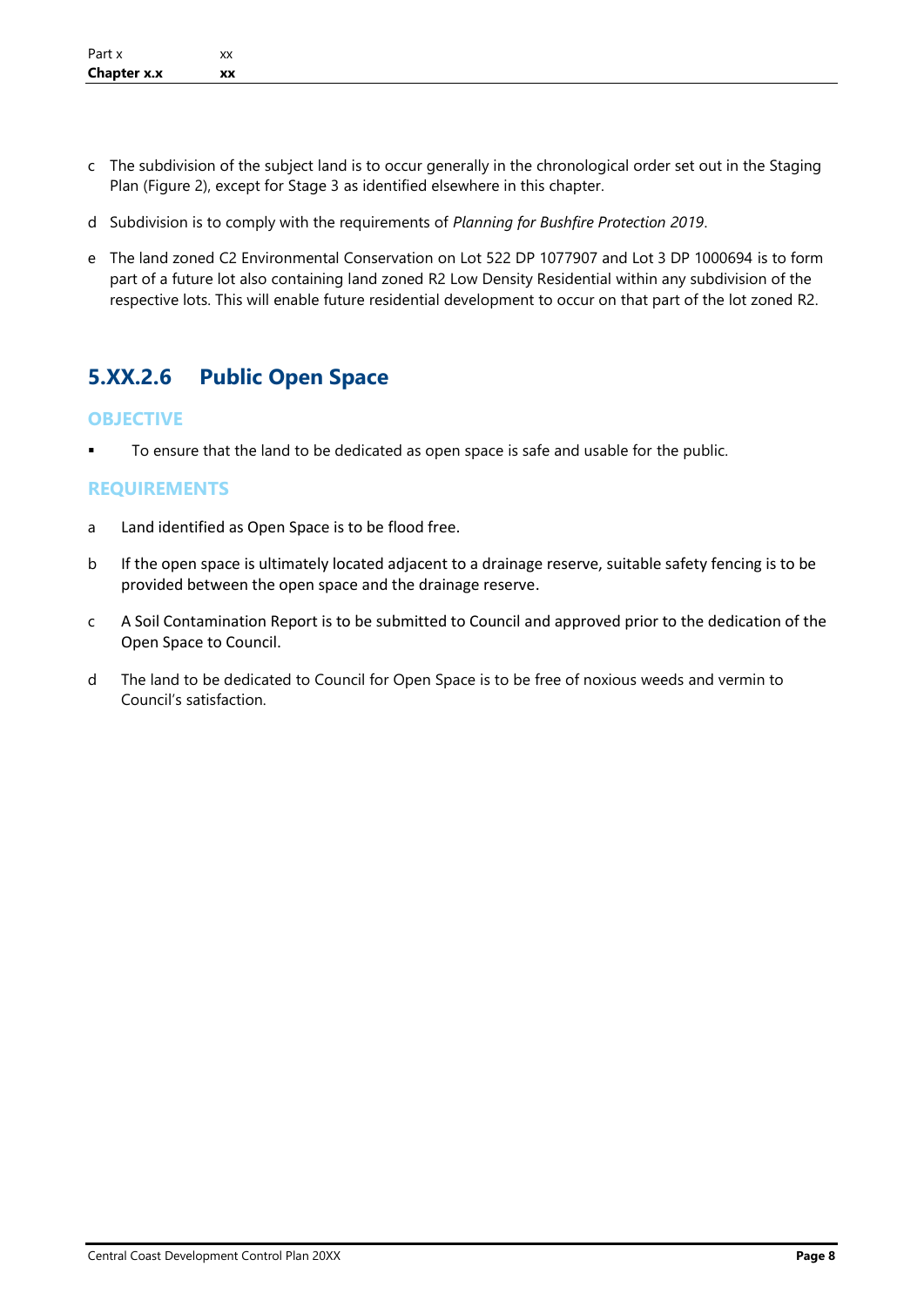

**Figure 1 – Site Plan**